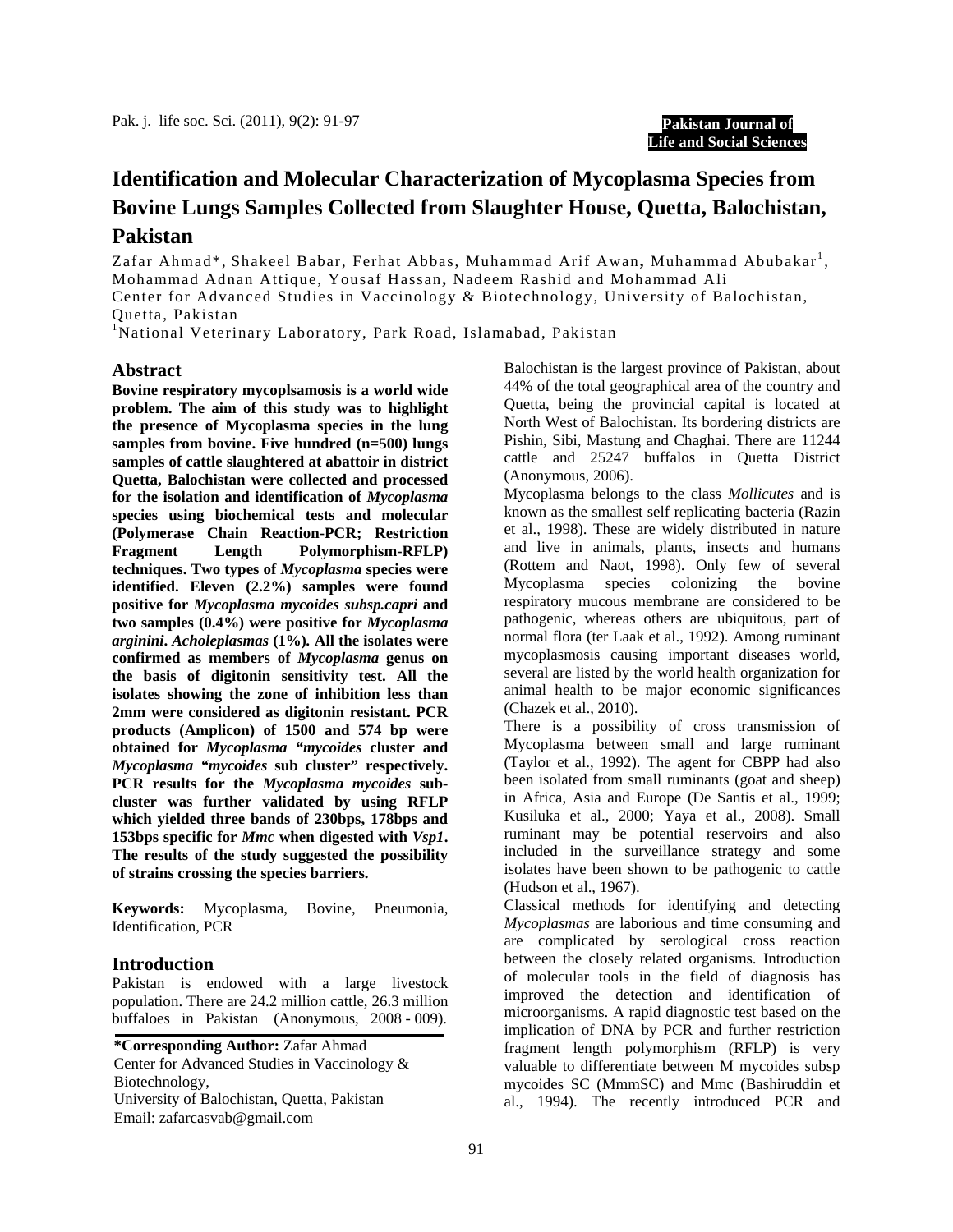denaturing gradient gel electrophoresis (DGGE) method are also important diagnostic tools (McAuliffe et al., 2005).

Keeping in view the above scenario, the following study was conducted with the objective to identify and confirm *Mycoplasma* species in bovine lungs samples using biochemical tests and molecular (PCR-RFLP) techniques.

# **Materials and Methods**

# **Study Area and Sample Collection**

The study was conducted on cattle lung samples collected from government slaughter house located in Quetta, Balochistan, Pakistan. Five hundred lung samples were randomly collected from cattle slaughter house Quetta during 2008-2009. Samples were initially kept in ice box and immediately transported to the Center for Advanced Studies in Vaccinology and Biotechnology (CASVAB), University of Balochistan, Quetta for the isolation and identification of *Mycoplasma* species.

**Isolation and identification of Mycoplasma species**  Samples for bacteriological isolation was taken at the interface between the consolidated and normal parts of the lung using sterile scalpels and was then minced using scissors. Suspension was made and serially diluted tenfold step in modified Hayflick's broth. Dilutions were also plated on to solid Hayflick's medium. All the cultures were incubated at 37°C in a humid atmosphere with 5%  $CO<sub>2</sub>$ . Both the broth and agar media were observed daily for any color change and presence of fried egg colonies respectively. Stereomicroscope (35x) was used for examination of fried egg colonies. Three to four blind passages were carried out before discarding cultures as being negative for mycoplasma (ter Laak et al., 1992). Both broth and agar were observed up to 14 days before discarding any culture.

# **Biochemical tests**

All the isolates were triple cloned to obtain the pure growth before performing ant biochemical test. To confirm genus *Mycoplasma*, digitonin sensitivity test was performed. All digitonin negative isolates were considered as Acholeplasmas. Series of biochemical tests such as arginine decarboxylation, glucose fermentation, and liquefaction of inspissated serum, phosphatase activity, casein digestion and reduction of 2, 3, 5, triphenyl tetrazolium hydrochloride were performed on the isolates for identification of Mycoplasma species (Poveda, 1998).

# **Polymerase Chain Reaction**

All the Mycoplasma isolates were also verified by PCR. DNA was extracted with the help of DNA purification kit (PUREGENE– Gentra System, USA) and stored in 1.5 ml micro tubes at  $-20^{\circ}$ C for further

use. The primer was synthesized from Gene-Link, USA. Polymerase chain reaction (PCR) tests was performed for detection of *Mycoplasma "mycoides*  cluster" members,*Mycoplasma mycoides* sub cluster (*Mmm*SC*, Mmc,Mmm*LC) members (Bashiruddin et al., 1994). 38 ul PCR grade water, 5ul (10X) reaction buffer, 1.5ul (50 mM) MgCl2, 2ul (10mM dNTPs), 1ul of each primer (50 pmols/ul) and 0.5ul of Taq polymerase was used to make master mix. Total reaction of 50 ul by adding 2 ul of DNA was placed in thermal cycler and cycling condition were set as set 94°C for 4 min, followed by 33 cycles of 94°C for 30 seconds,  $50^{\circ}$ C for 30s,  $72^{\circ}$ C for 30 second, followed by  $72^{\circ}$ C for 7 min, and  $4^{\circ}$ C until further used.

PCR products (Amplicon) of 1500 and 574 bp were obtained in 2% agarose gel (Vivantis, USA) for *Mycoplasma "mycoides* cluster and *Mycoplasma "mycoides* sub cluster" respectively. RFLP was performed according to the method described by Bashiruddin et al. (1994).

# **Results**

# **Isolation and identification**

Two types of *Mollicutes* namely *Mycoplasmas* and *Acholeplasmas* were isolated from bovine lungs samples. All the isolates were confirmed as members of *Mycoplasma* genus on the basis of digitonin sensitivity test. All the isolates showing the zone of inhibition less than 2mm were considered as digitonin resistant and were also inoculated on modified hayflick agar media with out serum and were considered as *Acholeplasmas*.

# **Biochemical test**

Eleven isolates (2.2%) were digitonin sensitive; glucose fermenters, reduced tetrazolium both aerobically and an aerobically, hydrolyzed casein and were positive for liquification on insipissated serum and were identified as *Mycoplasma mycoides subsp.capri* (Mmc) they grew with in 24-48 hours. Two (0.4%) isolate were found hydrolyzing arginine were considered as *M.arginini*. Five isolates (1%) were resistant to digitonin and were considered as Acholeplasma (Table 1).

# **Polymerase Chain Reaction**

All the isolate identified through biochemical test as *Mmc* were further confirmed through PCR- RFLP. PCR profile of *Mycoplasma mycoides* cluster is shown in Fig 1 and subcluster in Fig 2. The PCR results for the *Mycoplasma mycoides* sub-cluster was further validated by RFLP which yielded three bands of 230bps, 178bps, and 153bps specific for *Mmc* (Figure 3) when digested with *Vsp1*. None of the PCR product was observed with two bands of 379bps and 178bps specific for *MmmSC* in RFLP.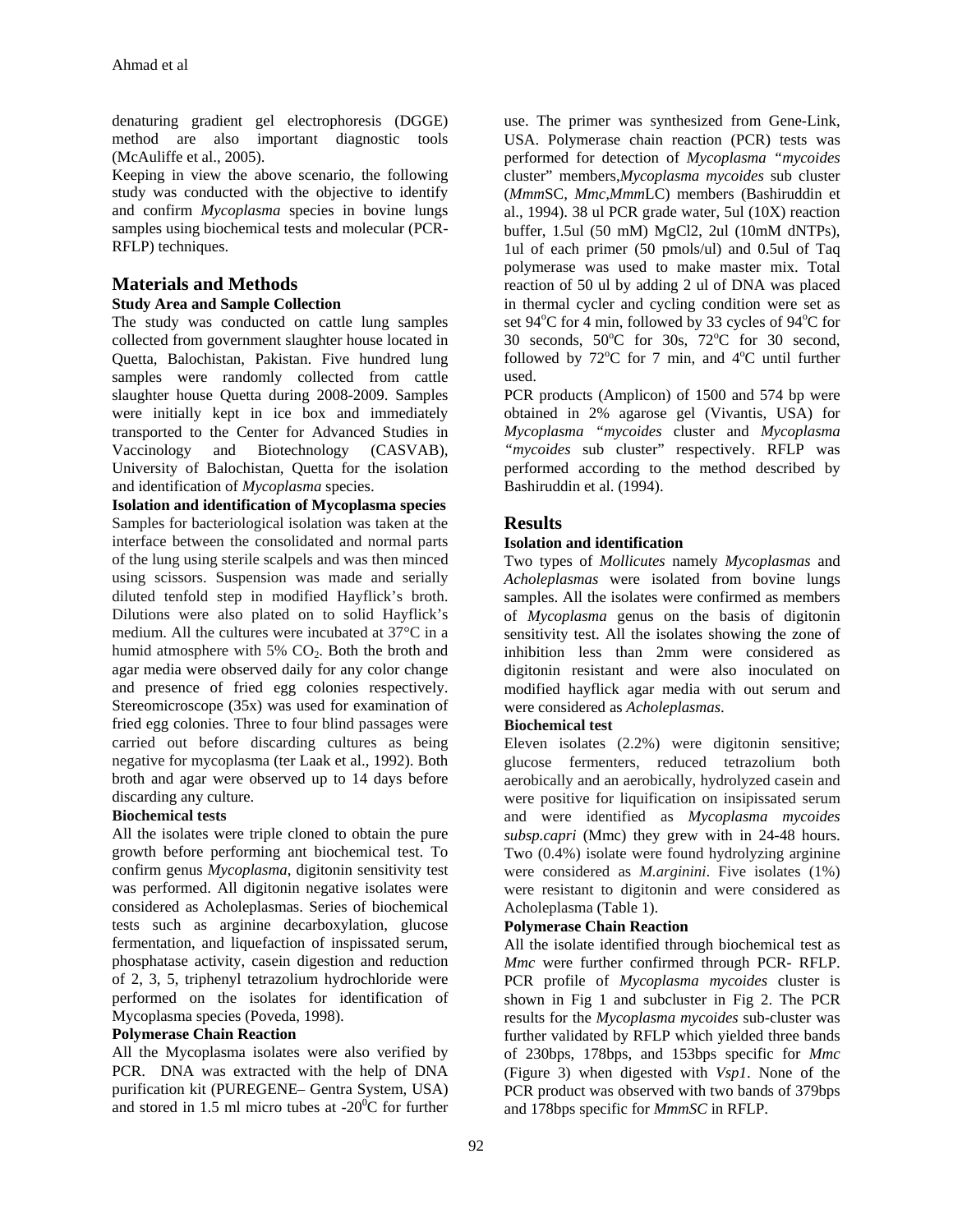| No of isolate          |           |                          |                          |    | e                        |    | Mycoplasma spp |
|------------------------|-----------|--------------------------|--------------------------|----|--------------------------|----|----------------|
|                        |           |                          |                          |    |                          |    |                |
| 11 $(2.2\%)$           | Sensitive |                          |                          |    |                          |    | <i>Mmc</i>     |
| $2(0.4\%)$             | Sensitive | $\overline{\phantom{a}}$ | $\overline{\phantom{0}}$ |    | $\overline{\phantom{0}}$ |    | M.arginini     |
| $5(1.0\%)$             | Resistant | NT                       | NT                       | NT | NT                       | NT | Acholeplasma   |
| <b>Total 18</b> (3.6%) |           |                          |                          |    |                          |    |                |

**Table 1 Biochemical characteristics of** *Mycoplasma* **species isolated from bovine** 

a- Digitonin, b -Casein hydrolysis, c -Glucose fermentation, d- Arginine hydrolysis, e - Tetrazolium reduction (1 aerobic, 2-anerobic), f- liquefaction of inspissated serum. NT- Not tested (identified as digitonin resistant)



**Fig 1 A PCR band of 1500bp size indicating the members of Mycoplasma mycoides cluster. Line 1 & line 11 in above fig representing molecular ladder. Lane 10, 12, 13, 14, and 18: are positive samples for** *Mycoplasma mycoides* **cluster members; 4, 5, 6, 7, 8, 9, 15, 16, 17, 19 and 20 lanes representing –ve samples for Mycoplasma mycoides clusters. lane 2 is negative and Lane 3 is positive control.**

### **Discussion**

In the present study, the isolation and identification of *mycoplasma* from bovine pneumonic lungs were carried out in Quetta district of Balochistan. Another study was conducted earlier in which molecular tools such as PCR-RFLP along with DGGE were used for the identification of caprine respiratory mycoplasmosis (Awan et al., 2009a; Awan et al., 2009b).

Overall 18 (3.6 %) isolates were recovered and identified in the present study. The highest isolation rate of *Mycoplasma mycoides capri* (*Mmc*) species (2.2 %), *Acholeplasma* (1%) and *M.arginini* (0.4%) from lungs was recorded. A single name of "*Mycoplasma mycoides subspecies capri*" has been proposed for *Mmc* and *Mmm LC* due to close similarities (Vilei et al., 2006). All the mycoplasma isolates were preliminary identified by the digitonin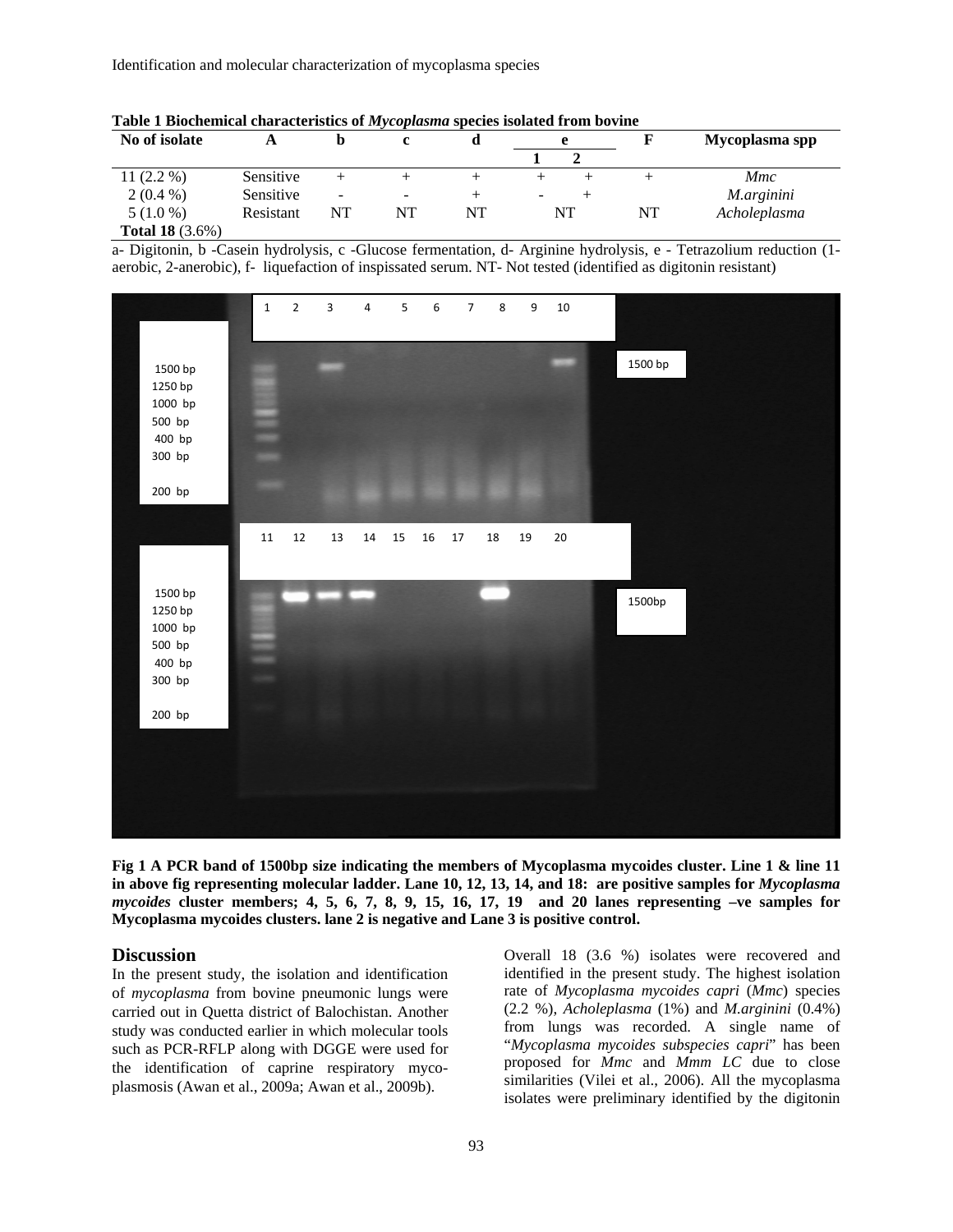

**Fig 2 A PCR band of 574 bp size indicating the members of Mycoplasma mycoides sub cluster. Line 1 & line 11 in above fig representing molecular ladder of 3000bp. Lane** 2 **is a negative control. Lane, 3, 4, 5, 7, 8, 9, 10, 13, 15, 16, 17, 19 and 20 are positive samples for** *Mycoplasma mycoides* **sub cluster members. While 6, 12, 14, and 18 lanes representing –ve samples for Mycoplasma mycoides clusters. Lane 10 is positive control.**

sensitivity and growth on serum non-enriched modified hayflicks growth medium (Al-Momani et digitonin sensitivity, glucose fermentation, tetrazolium reduction and arginine hydrolysis; and GIT. Aluotto et al. (1970) has also used these test for biochemical identification of *Mycoplasma*.

The mycoplasma confirmed by biochemical tests were further validated by PCR-RFLP method. Among these isolates eleven isolate were identified as member on *Mycoplasma mycoides* cluster and subcluster as *Mm*c. These results were further validated by the RFLP in which three bands (230bps, 178bps, and 153 bps) specific for *Mmc* have been

al. 2006). Isolated *mycoplasmas* were identified by a number of classical biochemical tests such as observed similar to those as reported by Bashiruddin et al. (1994).

Although Mmc produce pneumonia arthirits and mastitis in goats (Singh et al., 2004) and are pathogenic for sheep as well, but apparently not for cattle (Cottew, 1979. Recently, the strict hostspecificity of several mycoplasmas, such as *MmmSC*, *M. agalactiae*, *M. bovis* and *Mcc* (Pitcher and Nicholas, 2005: Taoudi & Kirchhoff, 1986) has been increasingly questioned & notably cattle were found hosting *Mmc* and *M. agalactiae* (Chazek et al.,2010).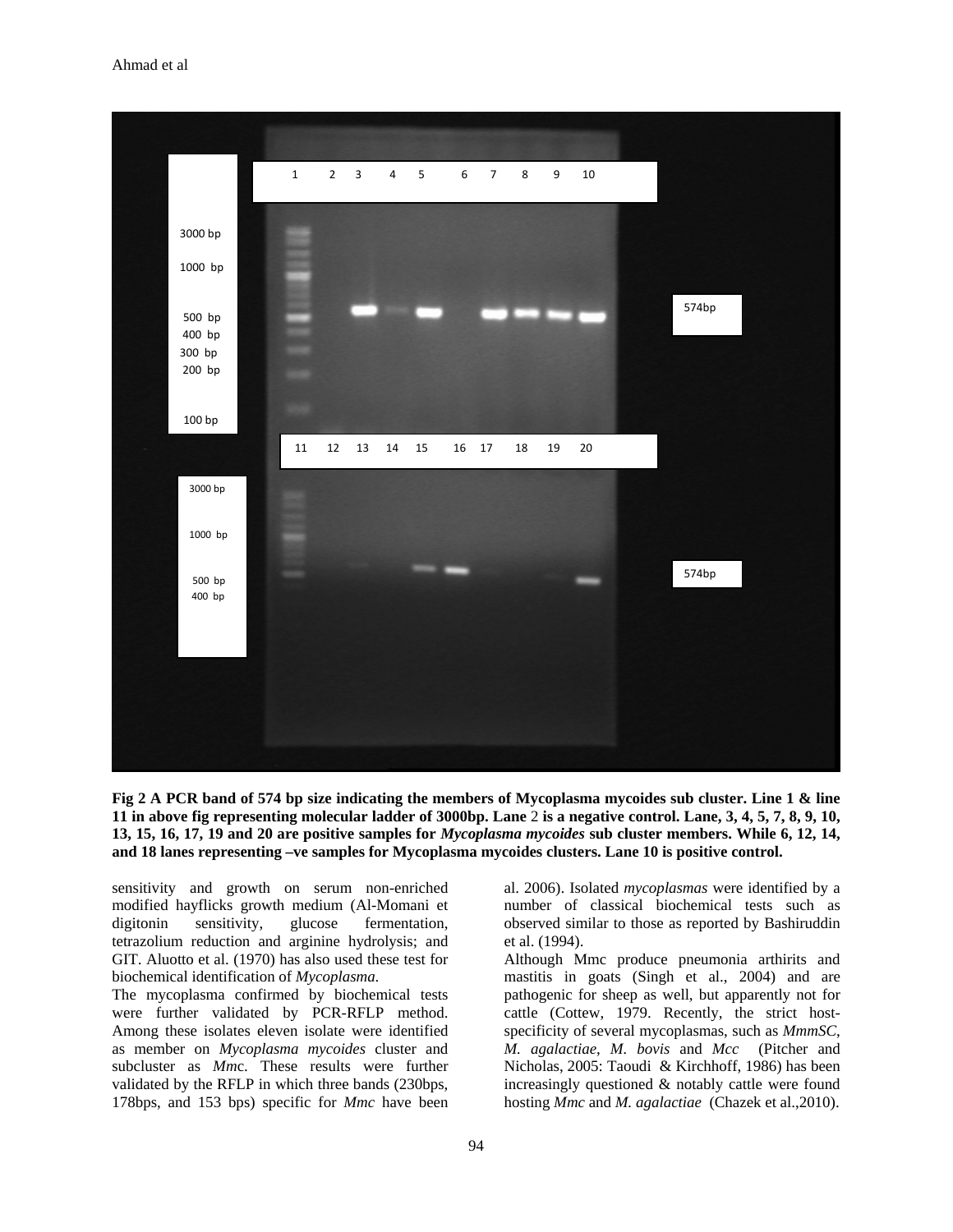

**Fig 3 Showing the RFLP profile of Mycoplasma mycoides subcluster (574 bp) PCR product. Lane 1 and 11 is ladder. Lane 10 is a positive control of Mmc showing three bands 230,178 and 153 sizes. 2, 3, 4, 5, 6, 7, 8, 9, 12, 13, 14 are positive samples for Mmc. Non of sample run in lane 15,16,17,18. Lane 20 is negative control.**

Similarly *M. bovirhinis* and *M. arginini*, were frequently isolated from cattle and from all ruminants, respectively, but their presence in a sample is of no diagnostic significance since their pathogenicity has never been established (Gourlay et al., 1979). Similarly *M. canis* and *M. alkalescens*, suspected to cause emerging epizootic diseases in UK cattle (Ayling et al., 2004 :Lawes et al., 2006).

The isolation of *Mycoplasmamycoides subsp.capri(Mmc)* in bovine lungs was significant. PCR based identification of the *Mycoplasma* species is a rapid, specific, and less laborious as compared to the traditional biochemical tests. It is also indicated that there is possibility of strains to cross the species barriers.

#### **Acknowledgements**

We thank The Center for Advanced Studies in Vaccinology and Biotechnology (CASVAB), University of Balochistan, Quetta for provision of all necessary facilities for work. Special thanks are also to the staff members Abdul Ghani and Muhammad

Javaid for sample collection and help in laboratory work.

# **References**

- Al-Aubaidi JM and J Fabricant, 1971. Characterization and classification of bovine mycoplasma. Cornell Veterinary*,* 61**:** 490– 518.
- Al-Momani W, MA Halablab, MN Abo-Shehada, K Miles, L McAuliffe and RAJ Nicholas, 2006. Isolation and molecular identification of small ruminant mycoplasmas in Jordan. Small Ruminant Research. 5: 106–112.
- Aluotto BB, RG Wittler, CO Williams and JE Faber, 1970. Standard bacteriologic techniques for the characterization of Mycoplasma species. International Journal of Systematic Bacteriology, 20: 35-58.
- Anonymous, 2006. Development, Statistics of Balochistan. District profile; Quetta, Balochistan. Small & Medium Enterprise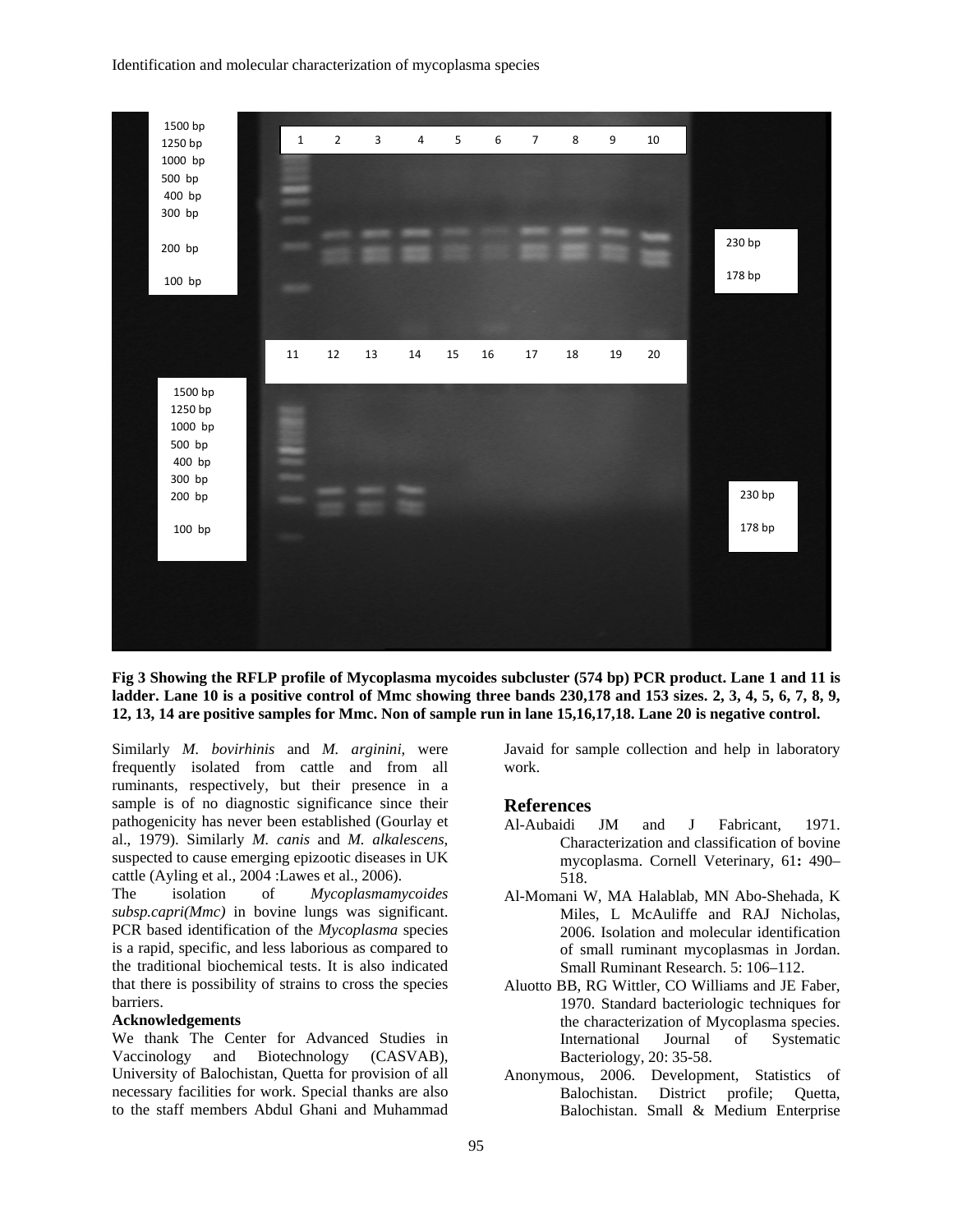Development Authority (*SMEDA)* Government of Pakistan. http://www.smeda. org.pk

- Anonymous, 2008-09. Economic Survey, Government of Pakistan. Economic Advisory Wing, Islamabad. Pakistan.
- Awan MA, F Abbas, M Yasinzai, RAJ Nicholas, S Babar, RD Ayling, MA Attique and Z Ahmed, 2009a. Prevalence of Mycoplasma capricolum subspecies capricolum and Mycoplasma putrefaciens in goats in Pishin district of Balochistan. Pakistan Veterinary Journal, 29(4): 179-185.
- Awan, MA, F Abbas, M Yasinzai, RAJ Nicholas, S Babar, RD Ayling, MA Attique, Z Ahmed, A Wadood and FA Khan, 2009b. First report on the molecular prevalence of Mycoplasma capricolum subspecies capripneumoniae (Mccp) in goats the cause of contagious caprine pleuropneumonia (CCPP) in Balochistan province of Pakistan. Molecular Biology Reports, 37: 3401-3406
- Ayling RD, SE Bashiruddin and RA Nicholas, 2004. Mycoplasma species and related organisms isolated from ruminants in Britain between 1990 and 2000. Veterinary Record, 155:413–416.
- Bashiruddin JB, TK Taylor and AR Gould, 1994. A PCR based test for the specific identification of Mycoplasma mycoides subspecies mycoides SC. Journal of Veterinary Diagnostic Investigation, 6: 428–434.
- Chazek M, F Trady, D Le grand, D Calavas and F Poumarat, 2010. Mycoplasmoses of ruminants in France: recent data from the national surveillance network. BMC Veterinary Research, 6: 32.
- Cottew GS, 1979. Caprine-ovine mycoplasmas. In: The mycoplasmas. II. Human and animal mycoplasmas, ed. Tully JG, Whitcomb RF, pp. 103-132. Academic Press, San Francisco, CA, USA.
- De Santis P, JB Bashiruddin, M Tittarelli, MC Visaggio and D Gianvincenzo, 1999. Mycoplasma in a problem flock of sheep with contagious agalactia. In: Stipkovits L, Rosengarten R, Frey J, eds. COST 826 Agriculture and biotechnology. Mycoplasmas of ruminants: pathogenicity, diagnostics, epidemiology and molecular genetics. Vol III. Luxembourg, Germany: Office for official publications of the European Communities, pp. 124-126.
- Gourlay RN, CJ Howard, LH Thomas and SG Wyld, 1979. Pathogenicity of some Mycoplasma and Acholeplasma species in the lungs of

gnotobiotic calves. Research in Veterinary Sciences, 27(2): 233–237.

- Hudson JR, GS Cottew and HE Adler, 1967. Diseases of goats caused by mycoplasmas: a review of the subject with some new findings. Annals of the New York Academy of Sciences, 143: 287-297.
- Kusiluka LJ, B Ojeniyi and NF Friis, 2000. Increasing prevalence of Mycoplasma bovis in Danish cattle. Acta Veterinary Scandinavia, 41: 139-146.
- Lawes JR, S Bisgaard-frantzen, SE Bashiruddin, L McAuliffe, RD Ayling and RAJ Nicholas, 2006. Emergence of M. alkalescens in cattle in the UK. 16th international congress International Organisation for Mycoplasmology. Cambridge, UK. 2006. pp. 129.
- McAuliffe, L, RJ Ellis, JR Lawes, RD Ayling and RAJ Nicholas, 2005. 16S rDNA PCR and denaturing gradient gel electrophoresis: a single generic test for detecting and differentiating Mycoplasma species. Journal of Medical Microbiology, 54: 731-739.
- Office International des Epizooties, 2000. Manual of Standards for Diagnostic Test and Vaccines. Paris, France. pp. 503-514.
- Pitcher, DG and R Nicholas, 2005. Mycoplasma host specificity: fact or fiction? Veterinary Journal, 170(3):300–306.
- Poveda JB, 1998. Biochemical characteristics in Mycoplasma identification. In: Miles, R. J. and R.A. J. Nicholas (eds.), Mycoplasma Protocols.Humana Press. Totowa, USA, pp: 69-78.
- Razin S, D Yogev and Y Naot, 1998. Molecular biology and pathogenicity of mycoplasmas. Microbiology and Molecular Biology Reviews. pp.1094–1156.
- Rottem S and Y Naot, 1998. Subversion and exploitation of host cells by mycoplasma. Trends in Microbiology, 6: 436-440.
- Singh RP, P Saravanan, BP Sreenivasa, RK Singh and SK Bandyopadhyay, 2004. Prevalence and distribution of peste des petits ruminants virus infection in small ruminants in India. Review Scientific Technical Office International Epizootics, 23: 807-819.
- ter Laak EA, 1992. Contagious bovine pleuropneumonia, a review. Veterinary Quarterly, 14(3): 104-110
- Taoudi A and H Kirchhoff, 1986. Isolation of Mycoplasma capricolum from cows with mastitis. Veterinary Record, 119(10): 247.
- Taylor TK, JB Bashiruddin and AR Gould, 1992. Relationships between members of the